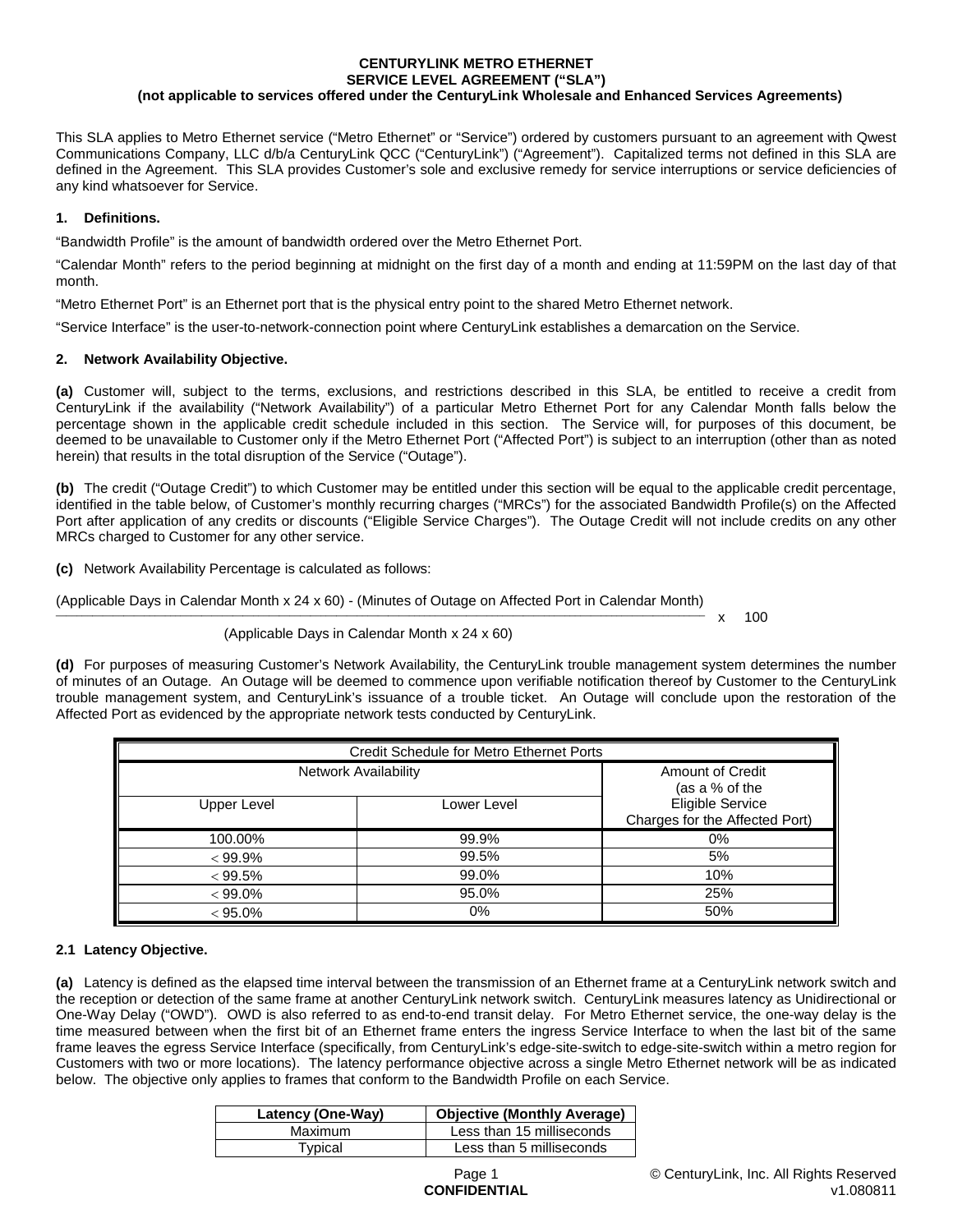**(b)** Only successfully delivered egress frames will be measured against the objective (i.e., discarded or lost frames will not be counted). This Service performance parameter applies to all supported Ethernet line / data rates at the Service Interface and represents the total delay attributable to the Metro Ethernet network.

### **2.2 Packet Loss Objective.**

**(a)** The frame loss performance parameter identifies the percentage of in-profile Ethernet frames ("green" frames that are within CIR) not reliably delivered between Service Interfaces over a given measurement interval. Any frames that are out-of-profile ("yellow" or "red" frames, i.e., exceeding the CIR) are not counted towards the number of lost frames.

**(b)** Customer frames that may additionally be blocked or discarded at the Service Interface and not counted towards the frame loss objective include the following:

- Runts or frame size less than 64 bytes
- Jumbo frames with a Maximum Transmission Unit ("MTU") greater than 1522 bytes
- Corrupted frames with Cyclic Redundancy Check ("CRC"), Frame Check Sequence ("FCS") or alignment errors
- Frames that do not have a valid destination unicast Media Access Control ("MAC") (which determines the end address)
- Excessive broadcast or multicast frames

**(c)** Frame loss is defined as the percentage of frames that are dropped within, or between switches that are a part of the Metro Ethernet network (specifically, from CenturyLink's edge-site-switch to edge-site-switch within a metro region for Customers with two or more locations). CenturyLink will engineer the Metro Ethernet network to minimize frame loss such that the performance objective will not exceed the following:

| <b>Performance Parameter</b> | <b>Dropped Frames (Monthly</b><br>Average) Objective |
|------------------------------|------------------------------------------------------|
| Frame Loss Ratio             | No more than 0.1%                                    |
|                              | No more than 0.001% for P1                           |
|                              | frames with Quality of Service                       |
|                              | ("QoS") in the Metro Ethernet                        |
|                              | core network*                                        |

**\***The Metro Ethernet core network is defined as being from the first (CenturyLink-provided) core switch to the last (CenturyLink-Provided) core switch in a metro for a particular EVC traffic flow.

**(d)** CenturyLink reserves the right to limit the Customer's broadcast and multicast traffic on multipoint services.

**(e)** Thus, over any calendar month the frame loss objective for the Metro Ethernet network is to successfully deliver at least 99.9% of the Customer's frames from Service Interface to Service Interface or 99.999% for P1 traffic in the core when QoS is purchased.

#### **3. Mean Time to Repair Objective.**

**(a)** CenturyLink is responsible for maintaining all equipment and cable on the Metro Ethernet network side of the Service Interface at Customer locations and the transmission facilities between Service Interfaces.

**(b)** CenturyLink will furnish the Customer with a trouble reporting telephone number.

**(c)** Upon receipt of a trouble alarm or report, CenturyLink will initiate action to clear the trouble and will commit to the following service restoral times for Metro Ethernet:

- Four hours in the event of a service interruption due to an electronic component failure
- Eight hours if the trouble is caused by a cable failure

**4. Chronic Outages.** Subject to the terms, exclusions and restrictions described herein, in the event Customer experiences chronic Outages with respect to any Metro Ethernet Port, Customer will be entitled to terminate the Affected Port. A Metro Ethernet Port suffers from chronic Outages if such Metro Ethernet Port, measured over any 30 day period, experiences more than five Outages, or more than 48 aggregate hours of Outages. Customer may as its sole and exclusive remedy for chronic Outages, upon 30 days prior written notice to CenturyLink, terminate the Affected Port without incurring any early termination charges associated with that Affected Port except for all usage charges accrued to the date of termination. Customer must exercise any termination right available to it under this section within 30 days after Customer first becomes eligible to exercise the termination right. In the event Customer fails to comply with the condition set forth in the immediately preceding sentence, Customer will have waived such termination right.

#### **5. Terms and Conditions.**

**(a)** CenturyLink is offering the Service in accordance with the CenturyLink Rate and Services Schedule or Tariff and the applicable CenturyLink agreement. In the event of a conflict between the terms of this document and the Rate and Services Schedule or applicable CenturyLink agreement, the terms of this document will control, unless the conflict in the agreement is specifically called out by the parties in the agreement as intentionally differing from this SLA.